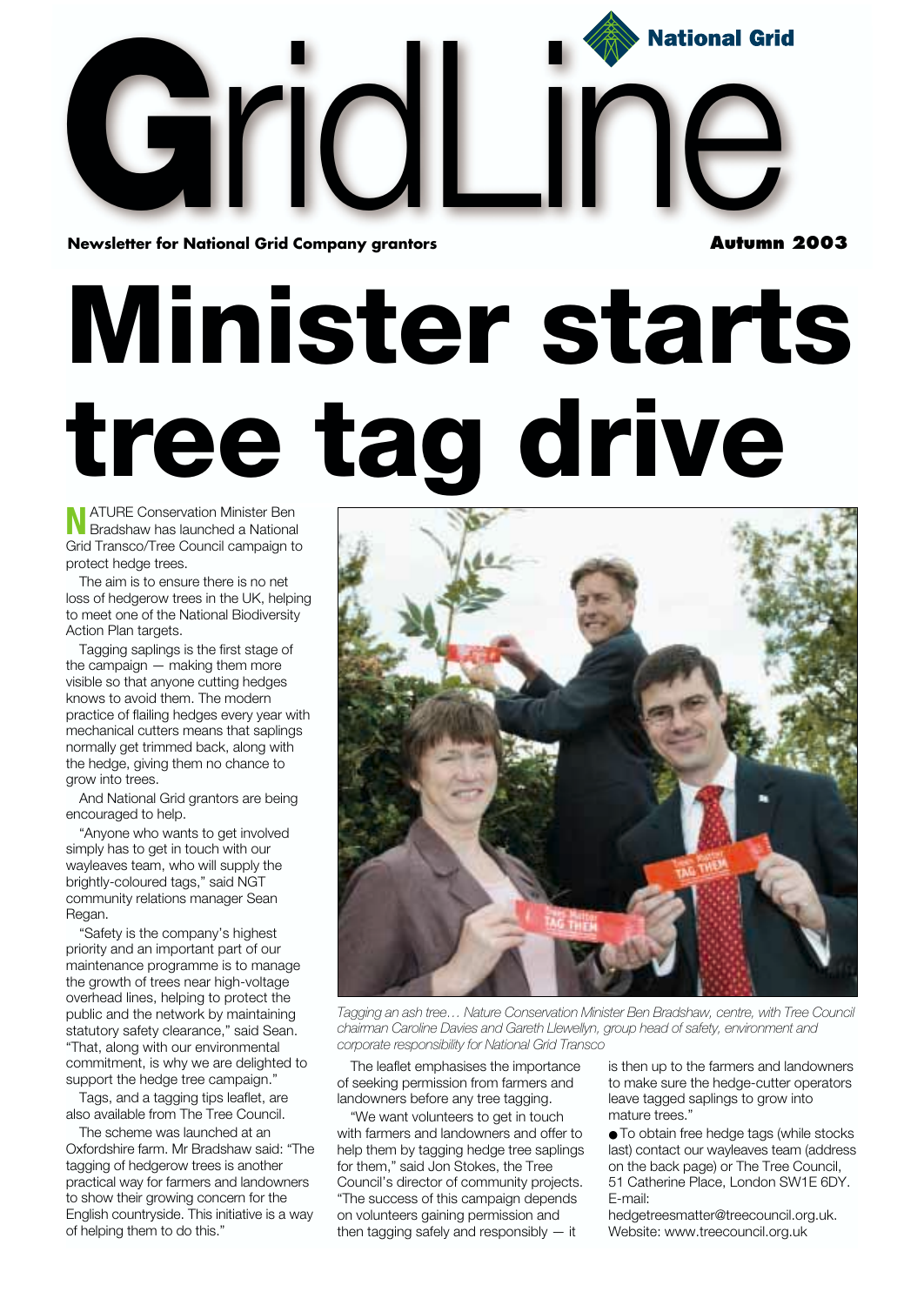## **NEWS <sup>2</sup>**



# **One-stop 'shop' to handle all wayleaves issues**

**NATIONAL Grid Transco has<br>
established a new** department to unite the previous gas and electricity wayleaves departments and the former National Grid Planning and Environment Group.

The Land and Development Group — headed by manager Hector Pearson — now deals

with all rights, access and policy issues over land used for energy transmission and distribution, and with the grantors who have transmission assets on their land.

"This rationalisation gives us an opportunity to identify and share best practice across the country," said Hector. "We

hope this will ensure that the highest possible standards are maintained. Merging the three groups so that all operational land issues fall under one umbrella, will also offer opportunities to improve the quality and consistency of service.

"For our grantors, however, it's business as usual, although

some of our wayleave officers are leaving and others have moved on to new roles. Our grantors are key stakeholders in the company and we hope that they too will benefit from the changes."

The 70-strong Land and Development Group is split into four teams:

● **Field Wayleaves**

incorporates all field wayleave officers, wayleave wardens and administration assistants.

They deal both with gas and electricity wayleaves, and cover 11 "patches" around the country, with one wayleave officer and one wayleave warden in each patch, apart from the North East where there are two wayleave officers because of the heavy workload.

But red tape held him up  $-$  and that's when he spotted the wayleave officer's job in Essex. "Fortunately, my agricultural experience stood me in good stead when I got the job," he said. "As it was such a hot summer, I was probably one of the few people around who could discuss with farmers the effects of high temperatures on wheat yields!"

This team is headed by field wayleaves manager Alan Naylor. Wilson Holmes, Alan Whitmore and Simon Gronow have been promoted to senior field wayleaves officers. ● **Land and Development Policy** is managed by Catherine Lowe, and this team

## We say farewell to...

is concerned with exploring best practice across the country. Former wayleave warden Lucy Hunter (née Williams) has joined this team. ● **Consents and**

**Acquisitions** is headed by Paul Roberts, and his senior specialists are Trevor Beeston, Charles Waite and Steve Knight-Gregson. This team

deals with the acquisition of planning permission and consents for new electricity transmission lines, new gas pipelines and valuation issues.

● **The Wayleaves and Easements Enquiry Team** is managed by Richard Walsh, and it offers the 0800 389 5113 helpline.

**AS PART of the reorganisational changes, National Grid Transco has or is about to bid farewell to a number of wayleave staff.** 

**"Together, they represent more than 100 years of experience and service in the world of wayleaves," said Hector Pearson. "Some have served not only National Grid and National Grid Transco, but also the former Central Electricity Generating Board.**

**"All have worked towards setting the highest of standards and have done much to build constructive and successful relationships with our grantors. We wish them all the very best for the future."**

**We spoke to some of the leavers…**

Percy settled in Colne Engaine in Essex, and until 1991, covered an

increasingly large area that eventually included parts of Essex, Suffolk, Cambridgeshire, Northants, Hertfordshire and Middlesex. On the formation of National Grid, he and his wife Joanna set up home in the village of Bethersden, when he became wayleave officer for Kent Area.

After 27 years, Percy leaves the world of wayleaves with a host of memories. Highlights include meeting the Queen at

the South of England Show as National Grid's representative, and meeting Prince Charles twice in the same capacity.

"Not so good memories include getting lost on a cold and wet February day in 1983 on Graveney Marshes, pre-mobile phone and radio days. It took me until 8.30pm to find a way out!" he said.

Percy says he always enjoyed the challenge of seeing a job to completion, with harmony and minimal interference and damage to grantors' land. "I shall miss the grantors," he said. "It is really important for a wayleave officer to get to know his grantors, and, of course, to be known by them. You need to be the face of National Grid Transco. Grantors always want to know who to contact if they have a query or a problem.

"I thoroughly enjoyed my time with National Grid, they were interesting years and I learned a great deal," said David. "Ultimately, Cindy and I would like to set up a farm stay holiday business, so discount will be offered to GridLine readers!"

"It's always worked for me. Over the last 21 years I have done all the wayleaves for eight or nine major line refurbishment schemes or other major projects and I am sure that knowing so many of the grantors involved, and having a lifelong involvement in agriculture, helped smooth the way."

In retirement, Percy and Joanna, a company secretary, hope to spend more time at their holiday home in Beauchamp in France's Poitou-Charentes region and they are looking forward to visiting Canada next year for their son's wedding. Percy bought a tractor over 10 years ago to restore — he's hoping that now it will get some attention for the first time!

Percy was a keen horseman in his younger years in Africa and an enthusiastic polo crosse and polo player. Also involved with the organisational side of equestrian activities, when still in Rhodesia, he "invented" the timing system now used all over the world for timing the cross country phase of Horse Trials. As a qualified British Show Jumping Association judge, he is also hoping to have more time to adjudicate at local and major shows.

*Flashback… National Grid wayleave officer Percy Claridge, right, meeting the Queen at the South of England Show, 2002*

## Off to a new life Down Under

## "I will miss the people…"

# Meeting the Queen one of the highlights of a colourful career

WHEN red tape thwarted **Percy Claridge**'s plans to follow a career in the United States, he became a wayleave officer as a "temporary" measure.

"I needed to find a job quickly and when I saw the job advertised in the *Farmers Weekly* and the *East Anglian Daily Times*, I thought that would do nicely until I got some money together,"

# he said.

As it turned out, Percy's "temporary" job lasted for almost three decades after joining Central Electricity Generating Board's wayleave team during the scorching summer of 1976, he stayed on for over 27 years, finally retiring during this year's scorching summer.

Percy's early years were spent in Sussex before his family moved in 1946, immediately after the war, to what was then British North Borneo — now known as Sabah — where his father worked for the country's post-war Civil Service.

Three years later, the family was living in Rhodesia (now Zimbabwe). Percy grew up there — his father farming at times, either growing tobacco or rearing poultry. When he left school, Percy worked on the land before spending two years at agricultural college. After graduating, he got a job with the Ministry of Agriculture as an agricultural adviser to African farmers that were mainly irrigation settlements.

"I had a lot to do with seed growing because the African farmers used to grow seed lettuce, beans and tomatoes for the European market," said Percy. "For the next nine years I worked as Seeds Officer for the Department of Research and Specialist Services, within the Ministry of Agriculture, implementing the Seed Regulations, and helping to introduce and operate the seed certification scheme."

Percy had planned to take his experience to the USA, and he stopped off in England on his way there to obtain the relevant visa.



**DAVID Warner**, formerly wayleaves head (South), has also left… but he has jetted off Down Under to carve out a new future with his wife Cindy in Christchurch, New Zealand.

Cindy is nursing at the main hospital in Christchurch, while David, 38, pursues plans to buy a livestock farm and set up a land management consultancy.

"We had visited New Zealand a couple of times and really liked it," he said. "When we decided we wanted to buy a farm, we felt New Zealand was the place to do it because of the outdoor lifestyle there. The adventure and challenge involved also appealed."

David — formerly Gloucester-based as Transco's Western area wayleaves officer — joined National Grid in 2000 as group head for the South West Area. He was brought up in Cirencester with a strong farming background — generations before him had farmed in Gloucestershire. After leaving school, he joined the Royal Engineers on a three-year short service commission, serving in the Middle East and Africa as well as the UK.

He completed a three-year degree

course in estate management at the Royal Agricultural College in Cirencester in 1989 and moved to Transco after working in private practice for four years.

NATIONAL GRID Transco is also bidding farewell to administrator **Gill Evans** who has worked for more than five years within the wayleave team based firstly at Penwortham near Preston, then at Daines at Carrington, Manchester.

"I have enjoyed working within wayleaves and have learnt a great deal over the years," she said. "My role is moving to the company's offices at Thorpe Park in Leeds, so unfortunately I will not be able to stay on. I will miss the people and the job."



*Gill Evans*

*David Warner*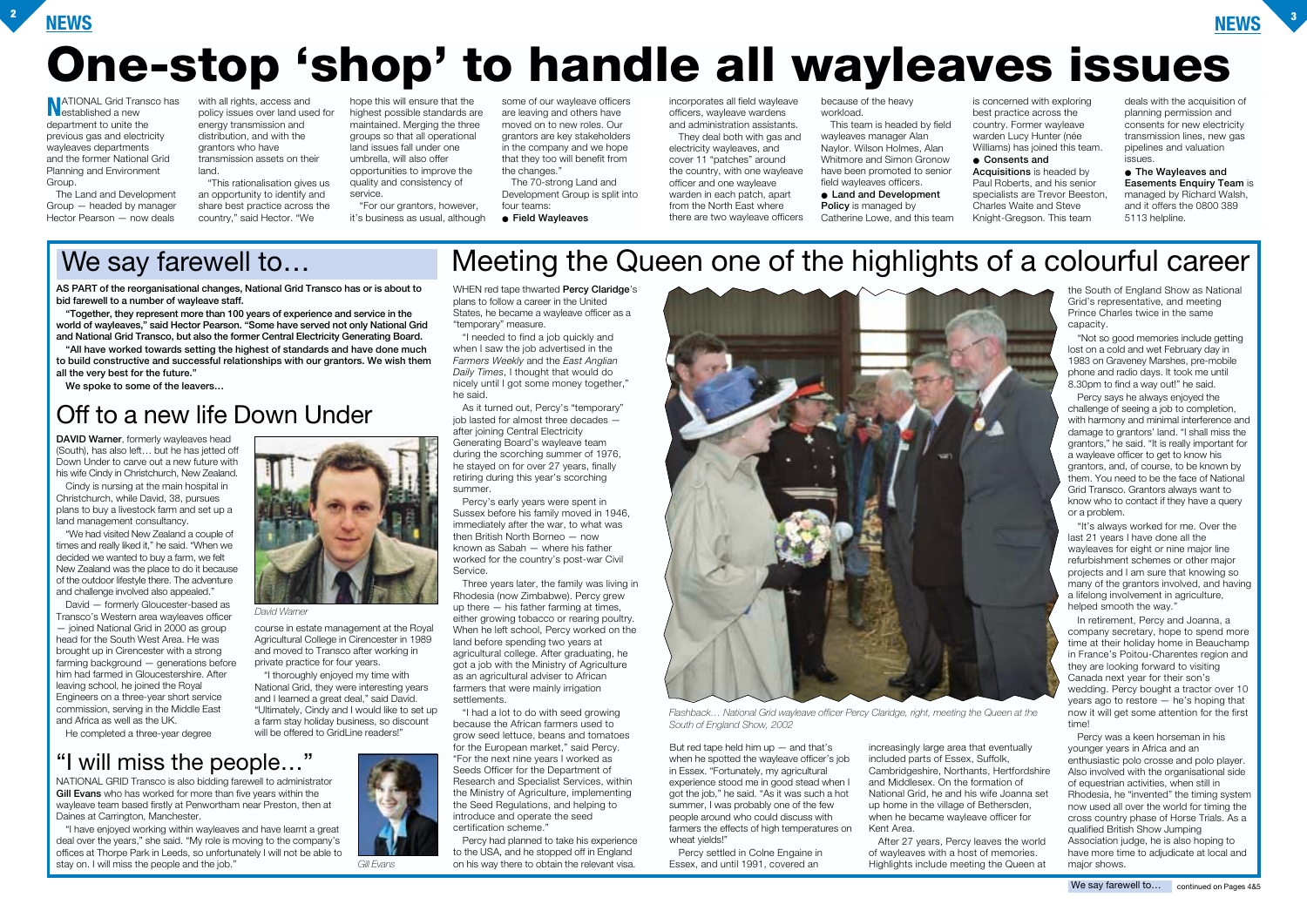### **NEWS <sup>4</sup>**

### **NEWS <sup>5</sup>**

EARLIER this year, Southern Home Counties wayleave officer **Mike Gleaves** completed 31 years service in the electricity industry mostly in wayleaves — and he is now looking for a new challenge in south Devon. Mike, 49, hopes to keep in

touch with the farming community and says he will miss his contact with the grantors.

east to Indian Queens in **Cornwall** 

Born in Manchester and brought up in Peterborough, Mike joined the accounts team in the East Midlands Electricity Board's offices in Chesterfield at the age of 18, later moving to another accounts position with the Yorkshire Electricity Board at Wakefield Area. Shortly after his marriage to Beverley in 1978, he joined the wayleave team there.

In 1985, Mike moved south to join the former Central Electricity Generating Board at Bedminster Down near Bristol, transferring to Winchester, Hampshire, in 1991 after the electricity industry's privatisation.

Based in Nursling near Southampton, he had a huge wayleave "patch", covering an area from Chichester in the

Mike moved to Tunbridge Wells in 1998 to look after wayleaves in Surrey, Sussex and parts of Kent in the south east Area.

A keen golfer, Mike also enjoys travelling, particularly to Switzerland where he would like to live one day. He has two daughters, Sarah, 12, and Rachel, 10.

**ANDREW Carpenter** spent 13 years as a wayleave officer and enjoyed every minute of them.

**JOHN Griffin** clocked up 46 years in the electricity supply industry before he retired at the end of September.

> "Wayleaves allowed me to meet thousands of people over the years — and work with many great colleagues. I'm certainly going to miss the regular contact with the grantors, many of whom I consider firm friends," he said.

> Andrew, 53, took early retirement at the end of August. He is a countryman through and through — his family has run a market garden and nursery business near St Albans for nearly 80 years, and

he was just 13 when he first got behind the wheel of a tractor and plough.

He went on to do well in competitive ploughing and in 1984 won his county championship, earning a place in the national event, although he was unable to attend.

Among his most prized possessions today are a Kverneland reversible plough and a recently acquired restored vintage International Harvester tractor which he shows off at rallies. He is an honorary member of the Kimpton Agricultural Competitions Association in Hertfordshire and

## Times when the job has been a hair-raising experience! We say farewell to...

often judges at local shows. Andrew was delighted when National Grid began its sponsorship of the Society of Ploughmen in the late 1990s.

"It's hard to describe the pleasures of ploughing," he said. "It's just a wonderful feeling to turn the soil and breathe in the smell of the newly-turned earth. It's a sign of a new year, another season and renewal of the land."

After leaving school in 1966, Andrew began working in practical agriculture and studied at Oaklands College in St Albans. He later worked as manager of a farm in

Now 62, he joined the former North West Electricity Board in 1957 as a 16-year-old junior clerk, based in his home town of Manchester.

Seven years later, he became a wayleave administrator with the Central Electricity Generating Board at Offerton, Stockport.

John found his niche in 1973 when he was appointed wayleave officer. "I was finally able to get out and about," he said. "One of the best things about the job is that every day is different — you never know what's going to happen."

Over the past 30 years, John's "patch" has been mainly the North West and North Wales and he has been involved with a host of major projects. They include the underground cables between Dinorwig Pump Storage and Pentir substation, new overhead lines and diversions of an existing overhead line to provide a clear route for the Blackburn Southern bypass, and the Isle of Man Interconnector.

He has also enjoyed his involvement with county shows, grantors' golf days and other grantor public relations activities.

"A real pleasure of the job is meeting so many people from all walks of life. I have known a number of grantors and families for a long time. In some cases, I have gone on to deal with their sons or daughters.

"There have been some memorable characters — I remember one tall farmer who tried to lift me off the ground by my hair. I told him I'd tell him about the forthcoming project when he put me down!"

John and his wife Barbara live in Bramhall, Cheshire, and are the proud grandparents of five-year-old Jordan who lives close by with their son Jonathan and his wife Danielle.

A keen golfer for the past 18 years, John is looking forward to having more time to get his handicap down.

## Opportunity for a fresh challenge in rural Devon

# Former competition ploughman sets out to cultivate his long-held country interests



HE MAY be hanging up his wayleave wellies soon, but **Ron Hodey** has no intention of letting the grass grow under his feet.

After 33 years in the electricity industry, 23 of them in wayleaves, latterly in the South West and South Midlands, Ron has plenty of plans to keep him busy including some featuring his beloved tuba!

Ron, 52, played the euphonium in his teens, but gave it up for 30 years until his daughters Michelle and Laura began playing brass instruments. He caught the bug again, bought a tuba and founded Dodington Parish Brass Band in Yate, Gloucestershire, in 1996. Today the band performs at charity events, fetes and other community events.

"Sitting around doing nothing in retirement is not for me," said Ron, a Dodington Parish Councillor. "I'm looking forward to finding more time to improve my tuba playing and I intend to set up a brass musical instrument repair business — it won't make much money, but I hope it will benefit others. Hopefully I will also find some gainful employment, perhaps promoting the benefits of trees or cycling, both interests of mine — I was a cycling proficiency instructor for 17 years."

Wiltshire-born Ron — who also has a married son, James

— lives with his wife Linda in Yate. He joined the former Central Electricity Generating Board, where he met Linda, in 1970 as an administrative trainee, based in Bristol. After 10 years in the South West Region legal liaison and insurance section, he joined Estates and Wayleaves, where, he said, "both job satisfaction and career took off."

"I have always enjoyed the job, particularly meeting grantors and learning about their interests and concerns," said Ron. "Our grantors are very important to the company, and their enthusiasm for their enterprises and diversifications is inspiring. Even in times of difficulty — such as the foot and mouth crisis — they were



still positively finding a way ahead."

Of particular pride to Ron is the fact that he was the first to identify Iver substation in Buckinghamshire as a possible site for an environmental centre that would meet the needs of people with disabilities. Since its humble beginnings in 1990, Iver Nature Study Centre has expanded to become a prime focus for environmental, scientific and energy education, and is now at the forefront of horticultural therapy in the south east. Ron was also involved in the development of National Grid Transco's Bramley Frith environmental education centre near Basingstoke.

*Rapt listeners… wayleave officer Ron Hodey captivates an unusual audience while practising for Dodington Parish Band*



*Andrew Carpenter and his restored vintage tractor*

*John Griffin set fair for more time on the golf*

*course*

JOHN Cunnington sends his thanks to all North East grantors, land agents and colleagues who sent their good wishes for his recovery from a serious road accident in June.

Wayleaves officer John was badly injured in the accident just a mile from his home in Bubwith in the East Riding of Yorkshire.

He was riding his Suzuki motorcycle when he was involved in a collision with a car; it left him with a broken left foot, broken right leg, two broken arms and heavy bruising. He spent a month in hospital and is now back home.

"I have been very touched by the many calls, cards and visits from grantors and land agents," said John. "My thanks to them all for their kindness and thoughtfulness. "

When back at work, John will take up a new appointment as a land and development officer with the consents and acquisitions Team.

AMY Jones has moved over from the Wayleaves Enquiry Centre team to become a wayleave warden in East Anglia, working with wayleave officer Barry Cullimore.

Amy, 23, was brought up in Shropshire and studied at Harper Adams University College in



Newport. She graduated last year with a degree in rural enterprise and land

management.

Amy said: "I had done some wayleave work as an assistant land agent with the National Trust during a college placement. I really enjoyed it so I was delighted to get the chance to join National Grid Transco's wayleave team."

### Welcome to a new warden

### Injured rider thanks wellwishers

*Amy Jones*

Hampshire before going into the agricultural supply industry in 1981 where he specialised in crop protection.

It was his wife Jacqueline head teacher of a large primary school in Wisbech — who persuaded him to apply for the post of wayleave officer.

"She had worked for Eastern Electricity and felt that my background was ideal for the job," said Andrew. "When I was appointed in 1990, I found myself meeting and negotiating with many grantors who were previously customers — I was thrilled by this, as I'd never taken too much notice of the

pylons in their fields before. My agricultural experience came in very useful."

Jacqueline, and the couple's daughter Grace and son David, have got used to Andrew's preoccupation with ploughs, tractors and all things agricultural. Jacqueline didn't even protest when she and Andrew stopped off in Canada on the way home from a holiday in California this summer to attend the World Ploughing Championships at Guelph, Ontario.

"Jacqueline had half-an-hour to see Niagara Falls and I got to spend three days at the

championships!" said Andrew. The family moved from Hertfordshire last year to St John's Fen End in Norfolk. Andrew intends to mull over plans for the future during the winter months — and he's got plenty of other interests to keep him busy, including his collection of unusual breeds of

poultry.

"I'll also have time to get to grips with three quarters of an acre of garden," he added. Andrew will have a constant reminder of National Grid Transco; he can see overhead lines and Walpole substation from his kitchen window.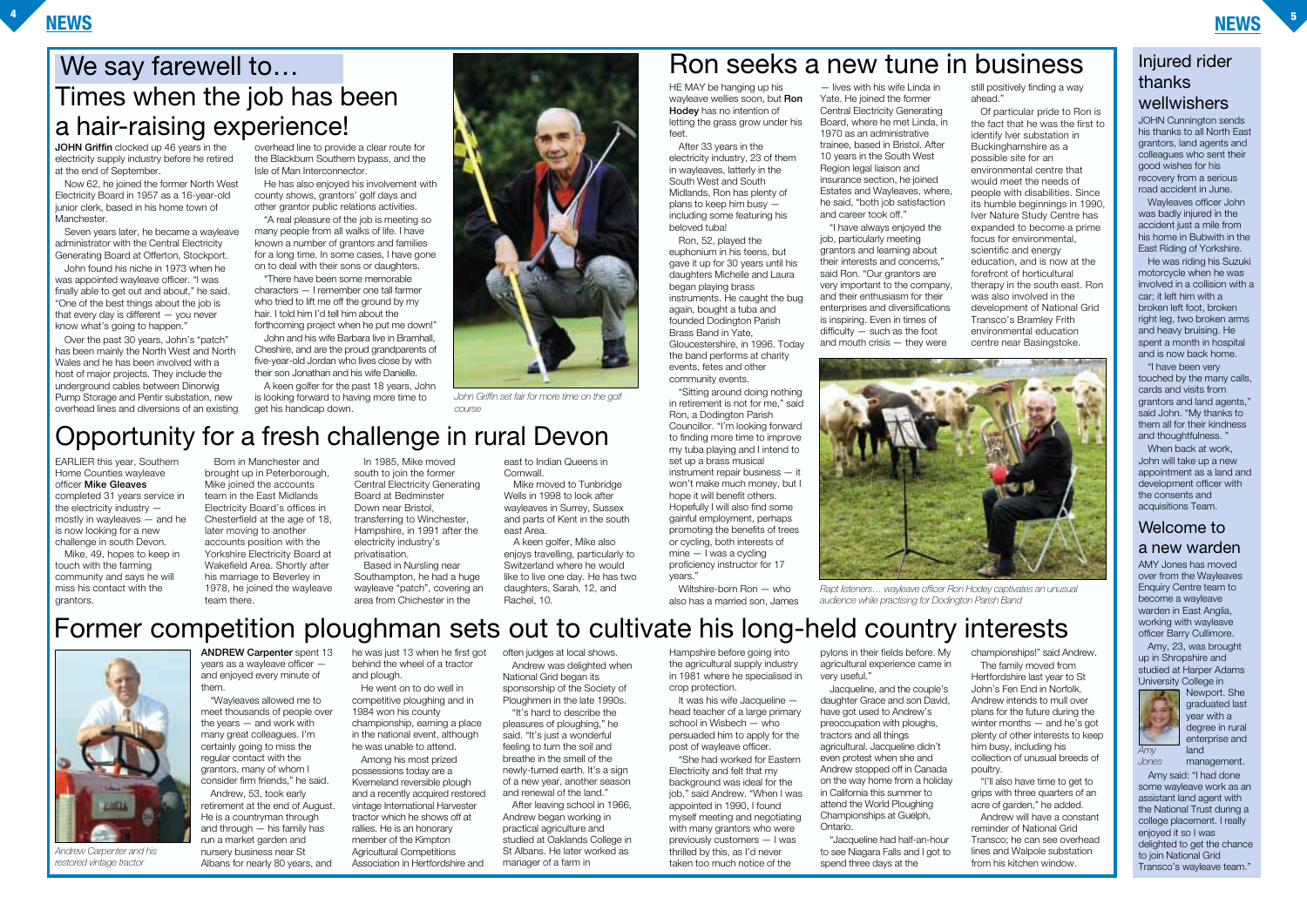**NEWS <sup>6</sup>**



### Web wonder

**NATIONAL Grid Transco Group has the best website among Britain's top 100 companies. It won the web "Oscar" based on research on home pages carried out for Interactive Bureau, a leading UK web strategy and design firm.**

### Info boost

A WEALTH of new information on National Grid Transco's approach to corporate social responsibility has been added to its website (www.ngtgroup.com). The "Responsibility" section now has more than 100 pages, which are packed with information on the Group's social, safety, environmental and occupational health activities and on how it has performed over the last year.

### Channel change

**A 530-TONNE transformer at National Grid's substation for the cross-Channel interconnector has been changed after being "floated" out of position.**

**The converter transformer — one of eight at Sellindge in Kent — developed a fault that couldn't be repaired while it was in place. Engineering Services moved the twelve-by-six metre transformer and swapped it for a spare. Contractors then used a "water-skate" system in which skates are inserted underneath the transformer and lifted by water pressure.**

### Prison plans

THE National Grid Transco Foundation has plans to step up help for young offenders. The much-acclaimed scheme currently trains young offenders at Reading Prison in Berkshire to become groundwork engineers. It will be extended this year to four prisons and train 40 inmates as gas operatives. The foundation's head Dr Mary Harris said that in 2004, the company will be working in partnership with 12 prisons to train up to 100 inmates as operatives for the gas, electricity and water industries.

### **Did you know…?**

boxes or traps was a fashionable competitive

- Shooting live pigeons released from
	-
- sport, often involving large
- sums of money. The competitions were made illegal in 1921.
- At the beginning of the last century, glass balls were substituted for live birds and these in turn were superseded by "clay pigeons" -
- saucer shaped discs of baked
- recycled mineral waste.
- It is governed and regulated by the Clay Pigeon Shooting Association — commonly known as
- (Source www.cpsa.co.uk and
- For further information about
- info@cpsa.co.uk or write to CPSA, Edmonton House, Bisley Camp, Brookwood, Woking, Surrey GU24 0NP.



ceramic material, often

the CPSA.

www.basc.org.uk)

CPSA, e-mail

Alan said: "We divided into groups for safety briefings, tuition and practice. After a strictly alcohol-free lunch, there was competition shooting before tea and prize-giving. The days were a fantastic success."

### **RESULTS**

**THE FINAL: Team flush**  trophies went to Peter Jones, James Massey, Geoffrey Consett and Mike Lindsell. **High gun for the best experienced shot —** Robert Speakman. **Highest new gun —** Idris Roberts. **Highest guest score —** Mrs Zoe Ascroft.

### **REGIONAL WINNERS**

**(experienced):** Gordon Boyer of Highbridge (Bradford on Avon); Robert Speakman of Braintree (Aldermaston); Mark Alton of Wetherby (Wetherby); James Massey of Macclesfield (Nantwich); Peter Crew of Birmingham (Fillongley); Chris Ascroft of Cambridge (Cheshunt); and Gomer Thomas of Portmadog, Gwynedd (Caernarfon).

### **REGIONAL WINNERS (novice):**

Jackie Boyer of Highbridge (Bradford on Avon); Andy Barr of Chelmsford (Aldermaston); Maurice Cutler of Stokesley (Wetherby); Idris Roberts of Mold (Nantwich); Robin Smith, Sutton Coldfield (Fillongley); David Prime, Bishops Stortford (Cheshunt); and Peter Jones, Penrhyndeudraeth, Gwynedd (Caernarfon).

### **REGIONAL RUNNERS-UP:** —

Dick Stainer of Melksham (Bradford on Avon); Mike Lindsell of Great Sampford (Aldermaston); Geoffrey Consett of Thirsk (Wetherby); Edward Massey of Macclesfield (Nantwich); Anthony McKenna, Sutton Coldfield (Fillongley); John Deacon, St Albans (Cheshunt); and Rhodri Davies, Penrhyndeudraeth, Gwynedd (Caernarfon).

DOZENS of grantors showed off their marksmanship in a series of clay pigeon shooting events organised by National Grid.

The seven invitation-only events culminated in a grand final at the NAC at Stoneleigh and a celebration dinner at the Chesford Grange Hotel, Kenilworth, where Hector Pearson, land and development manager, honoured the winners.

Alan Naylor, field wayleaves manager, said: "It's the first time we've arranged clay pigeon shoots but, as it is a sport enjoying everincreasing popularity, we thought it would be a good opportunity to get grantor enthusiasts together to share a mutual interest."

The qualifying events were staged at Bradford-on-Avon, Wiltshire; Aldermaston in Berkshire; Wetherby in West Yorkshire; Nantwich in Cheshire; Fillongley in Warwickshire; Cheshunt in Hertfordshire; and Caernarfon in North Wales.

The days were designed both for

novice and more experienced shooters, with 15 guests in each event. National Grid invited grantors who in questionnaires had previously indicated their interest in shooting. They were joined by other quests, mainly land agents.

Peter Jones, 55, who has a mixed farm in Gwynedd, won the novice class at the Caernarfon event in North Wales and went on to pick up a trophy in the team flush. "The whole competition was a great experience," he said.

"I had never tried clay pigeon shooting before. Now I have, I will have to keep practising for the next event! We had a really warm welcome, were well looked after and it was good to meet up with other grantors from around the country."

# Clay pigeon days hit right target with grantors

*RIGHT: shooting with a smile… grantor Jackie Boyer from Withy Farm, and instructor Chris Miles BELOW: grantor Henry Shilles prepares to shoot, with instructor Peter Johnson and (left) wayleave officer Ron Hodey*



# **Programme proves itself over again**

NATIONAL Grid Transco took to the road at the end of May as this year's agricultural relations programme swung into action.

It kicked off at the Stafford Show and moved round the country, visiting the South of England Show at Ardingley and the Cheshire, Lincolnshire, Cotswold, Yorkshire, Durham County, Lancashire, and New Forest and Hampshire Shows.

Its tenth and final outing was at the National Ploughing Championships on October 11 and 12 — the company was one of the main sponsors. More than 160 ploughmen were cheered on by 27,000 spectators at Brougham, near Penrith, during two days of competitions. The climax was the selection of John Hill and Simon Whitty to represent England at the 2004 World Ploughing Contest in Northern Ireland.

Alan Naylor, field wayleaves manager, said: "We enjoyed

meeting more than 3,000 grantors and their guests at the different events around the country. We were delighted to receive lots of enthusiastic feedback from our guests." Among them was arable farmer David Priestner and his wife Janet, from Dunham Massey, Altrincham, who visited the Cheshire Show. David said: "The invitation to the National Grid Transco stand gave us a chance to meet up with our wayleave officer Alan Whitmore." Other happy guests included long-time grantors John and Vi Varrier, from East Brabourne, Ashford, who attended the South of England show. "We had a thoroughly good day," said John.

Alan said: "We would like to have invited more grantors to join us for lunch. However, we were pleased to welcome many of the 3,000 or so members of our exclusive Grantors Club for refreshments and a chat."



*Robin Smith, Anthony McKenna, Charlie Waite and Richard Evans*



*From left: James and Rosemary Massey, Idris and Helen Roberts, Rhodri Ap-Gwyn, Janet Clarke*



*Maurice Cutler, Phil Burgess, Mike Lindsell, Sydney Duffield and Robert Speakman*



*Geoff Consett, Ali Consett, Zoe Ascroft, Lucy Hunter, Mike Rockett, Peter Jones and Chris Ascroft*



*Bob Tute, Gordon Boyer, Jackie Boyer and Ron Hodey*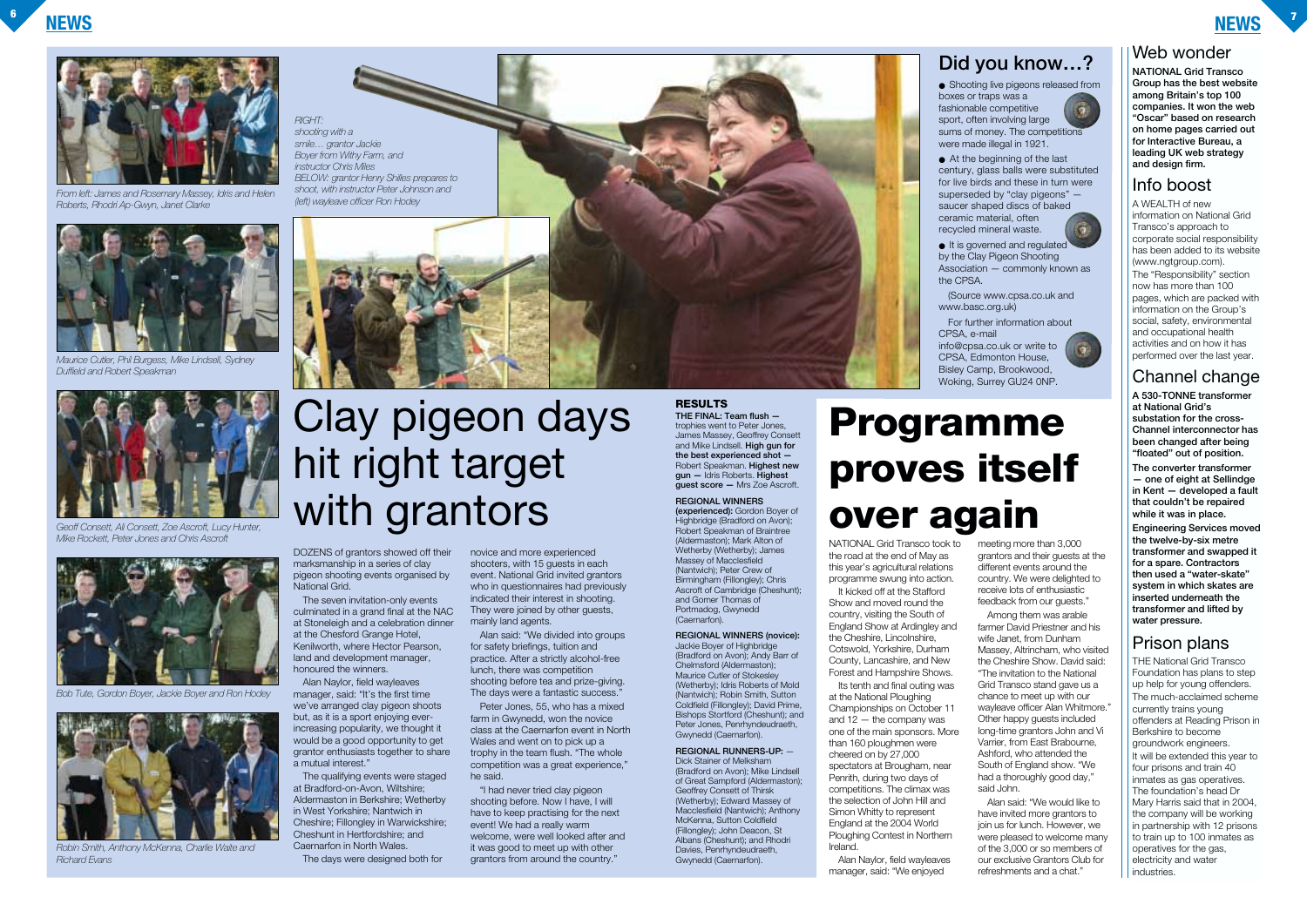**FEATURES <sup>9</sup>**

**S**OME people might say it was vision<br>that led to Cheshire grantors Roger and Liz Sutton launching themselves into dairy goat farming.

The couple themselves say it was a gamble that fortunately paid off. After starting with just five goats in

1985, they now own one of the six largest goat herds in the country and supply milk, goat's cheese, butter, cream and yoghurt, to nearly every major retailer and supermarket chain in the UK.

Different from the days when it was very much "garden gate marketing", said Liz. "I think our children grew up in the back of the car."

Liz and Roger both come from farming backgrounds, and when they married in 1980, Roger was working as a representative, selling animal feedstuffs. In 1982, he began managing a beef unit at a farm in the middle of Cheshire's Delamere Forest.

Three years later, Roger's employer decided to cease beef production so the couple started their own business at the site with five goats. At the time, there was little market for dairy goat products.

Frozen, unpasteurised milk was available, but usually in health food shops or small specialised outlets.

"Roger just had this idea that there

# and **and the second only to the dog in**<br>terms of how long it has the before – and frankly law-efficient donation.<br>The More people in the world drink goat's milk than cow's City Scheme Worthy

was a real future for goat's milk — so we decided to take the plunge." said Liz. "We started off by making cheese in the farm kitchen and personally delivering it to local customers — which is why my daughter Charlotte and son James spent so much time in the car when they were very young."

The couple persevered as the business gradually expanded. They decided that the constraints of cheese making were not practical, so they joined forces with a local dairy to sell the milk to a local supermarket.

"Soon after that, in 1987/88, we decided to do our own marketing and very quickly landed our first big customer, ASDA," said Liz.

"Fortunately for us, supermarkets were beginning to look at stocking alternatives to cow's milk to meet customer demand. We were able to meet that demand — so Roger's hunch was correct."

By 1992, the couple had moved their business to a farm on the Tabley estate near Knutsford and started their own dairy processing plant. In 1997, the milk production side moved to Feldy

Lodge Farm\* at Aston by Budworth, Northwich, with farm manager Graham Routledge moving there to run the site.

Graham had previously worked in dairy farming… but very quickly became a goat enthusiast. "They are great animals, friendly, intelligent and great to work with. It would take a lot to get me back to cows."

"Several of our community investment programmes have an environmental or sustainable development theme — a prime example being the network of environmental education centres at 12 of our electricity substation sites."

Last year, the couple moved milk processing to another company, which has the latest technology for packing milk for longer shelf life. Seven other herds in Cheshire supply the processing plant, as do a number of herds in the South West.

Today, the Suttons have about 1,050 goats, mainly British Saanen. About 850 make up the milking herd, and there are also 200 young animals.

The goats are milked twice a day in a state-of-the-art rotary milking parlour, each animal giving an average of three litres — and that makes about 2,550 litres a day… "A bit different from the early days," said Liz.

Dominic joined nine other parents for the 34-mile walk along the Sandstone Trail between Frodsham, near Runcorn in Cheshire, and Whitchurch in Shropshire.

*\* Feldy Lodge Farm is crossed by the Daines/Deeside 400kV overhead line which is being refurbished this year*.

distances, including a 140-mile coast-to-coast Sustrans route over three days. He recently cycled from south to north **Wales** 

NATIONAL Grid Transco has been honoured in this year's Business in the Community's award scheme for corporate responsibility in the UK.

> ● National Grid has been named the top utility when it comes to payroll-giving to charity.

The company also sponsored the Business in the Environment Award, one of 19 categories in the Business in the Community Awards for Excellence.

# **Goat** notes…

The awards, now in their fifth year were developed to encourage companies to measure, continually improve and communicate their positive impact on society. They focus on impact and evidence of results and are open to UK businesses large or small.

> ● Many babies have been saved by a switch to goat's milk after severe allergic reactions to cow's milk and intolerance to the same type of protein in soya milk formula.

National Grid Transco's Jobs Training for Young Offenders was named a national example of excellence in the Healthy Communities Award category. The programme aims to stop young offenders returning to crime by offering them training and employment as gas groundwork engineers.

The company also received a highly commended in the national Neighbourhood Renewal Award for impact on a specific location, rural or urban. It recognised Transco's Affordable Warmth programme which aims to benefit up to one million homes, particularly people in low-income groups.

### **Strong culture**

The award sponsored by National Grid Transco was won by Shields Environmental, which offers the world's first nationwide mobile phone recycling scheme. This both helps to provide affordable communication in developing countries and also equates to savings of more than 250 tonnes of landfill.

National Grid Transco director of communications Gareth Lloyd said: "We have supported this particular award for several years because the company has a strong culture of environmental responsibility, both in our UK electricity and gas businesses.

The awards were organised in association with the *Financial Times*, sponsored by the Department of Trade and Industry and supported by ScottishPower, Company of the Year 2002.

Business in the Environment director Patrick Mallon said: "The real power of the awards lies in what we all learn from their example. The support of National Grid Transco is invaluable to raise the profile of the BiE Award each year."

LAND and development officer Dominic Toft donned his walking boots and helped raise £6,000 to provide equipment for children with hearing difficulties. Dominic,



**pictured**, is a governor of St Mary's Catholic Primary School in Congleton where his 10 year-old son is a pupil.

The money was earmarked for a hearing sound loop to help children at the school.

"It took us from 6.30am to 6.30pm — fortunately we enjoyed good weather," he said. "I've never walked that far before — and frankly I

won't be in any hurry to do it again… if ever."

Together the walkers raised £5,000. National Grid topped it up with £1,000, bringing the total to £6,000.

Dominic much prefers pedal power and has often cycled long

The Charities Aid Foundation reveals that about 19 per cent of National Grid staff donate to charities direct from gross pay, making it the fifth most generous company in the country for this method of tax-efficient donation.

# Job training scheme picks up business honour

# Dominic takes steps to help youngsters

# **Goat's milk is tops –**

● The goat is believed to be second only to the dog in terms of how long it has been domesticated.

● More people in the world drink goat's milk than cow's milk — and many more people eat goat meat than sheep meat.

● The Saanen goat originated in Switzerland and was first imported into Britain at the end of the nineteenth century. The early imports were crossed with British breeds and a new type was developed called the British Saanen.

● Goats are browsers and highly selective grazers. They have a reputation for eating all sorts of rubbish… but this is untrue. They are fastidious eaters and if food falls to the ground or is too coarse, mouldy or in anyway imperfect, they will not eat it.

# of consideration

NATIONAL Grid has been commended by Birmingham City Council for the way it tackled a major upgrade scheme in the area.

The company received a Considerate Contractor Streetworks Scheme award for the Pirelli-managed facelift to the Bustleholm to Nechells 275kV underground cable.

It recognised the conduct and quality of work along the A34 between Birmingham and Walsall during late spring 2002. This section of work was also completed two weeks ahead of schedule.

National Grid is refurbishing about six kilometres of underground cable between Bustleholm and Perry Barr substations. The £4 million scheme has

progressed well with much of the work now complete.

Brian Smethurst, project engineer and team leader, said: "Throughout this project, we have made sure that those living and working close by have been kept informed about the works going on around them.

"The patience and co-operation of the local community during the work has been greatly appreciated.

"By working closely with Pirelli, we have ensured that impact from the works themselves has been mitigated where possible. We have also worked hard to maintain the standards recognised by the award to the final stages of the project."

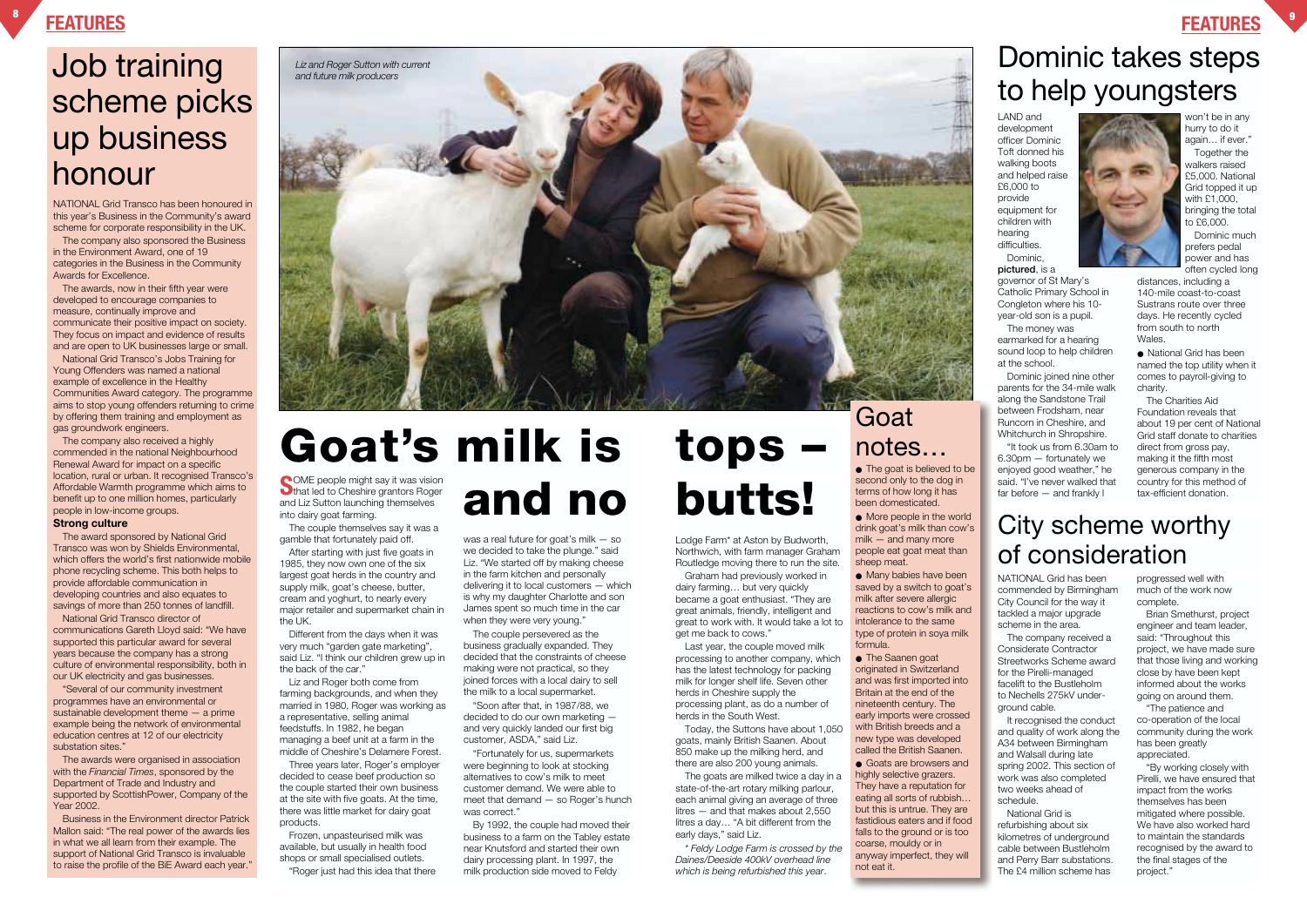**A**£200 MILLION scheme to ensure that National Grid can meet increasing demand for electricity in central London is on course for completion by spring 2005.

A key feature of the scheme is a 121 ⁄2-mile tunnel that will be used to transmit electricity from Elstree, in Hertfordshire, to St John's Wood, in the heart of the capital.

Two new 400kV substations will also be built at National Grid sites in Elstree and St John's Wood.

circuit in the future when demand for electricity increases further. On average, it is about 27 metres underground, so most of the work has been invisible and inaudible at ground level.

This has been the largest tunnelling project so far undertaken by National Grid. **Tunnelling** has also meant little traffic disruption. Jim Street,

Huge machines worked night and day to dig the tunnel, which forms a vital part of the London connection project. It is three metres in diameter and was completed on schedule.

The tunnel will house a 400kV cable — one of the longest of its kind in Europe. It uses the latest cross-linked polyethylene insulation technology.

The tunnel was built to allow for a second 400kV cable

the project manager, said it was a "tremendous

challenge" to build a 121⁄2-mile tunnel and two new substations in complex urban environments with minimal impact, but he added: "We believe we will achieve this."

The substation at Elstree will be housed inside a new building and will form the interconnection between National Grid's transmission system and the new 400kV cable circuit to St John's Wood.

The tunnel head house building was completed this spring and the substation will



be finished by early 2005. The new St John's Wood substation has been designed to fit in with the modern buildings in the surrounding area and it is due for completion by late next year.

Five intermediate tunnel access shafts and head house buildings are being sited along the tunnel route.

These are needed for ventilation and to hold control equipment for the operation of the transmission cables. National Grid consulted with local authorities, residents and businesses to ensure that the buildings blended in with the environment. All five head houses were completed this spring.

It involves removing two 275kV cables that run beneath the road deck of the west Dartford road tunnel and running two replacement 275kV circuits in the new 11 ⁄2-mile tunnel under the River Thames. About three-quarters of a mile of

Brown & Root (now KBR) has worked with National Grid since 1999 to develop the scheme design. Other contractors involved are Murphy Group, ABB and Siemens Power Transmission and Distribution.

For more information, log on to www.thelondonconnection .co.uk

THE construction of an extension to London's 400kV City Road substation is now complete.

In order to connect the new substation to the electricity network, cables running underneath a canal towpath have been upgraded.

And project engineer Dave Palser said: "This was quite a contentious issue that needed careful management."

The 400kV indoor double busbar substation, equipped with gas insulated switchgear, has been built to meet London Electricity's requirement to take extra power from National Grid's 400kV supergrid system.

● an alarm indicated a fault at Hurst substation, a transformer was taken out of service and power rerouted into London through other circuits

> Alongside the City Basin canal towpath affected by the work are 24 flats and a care home.

> Another section is a wellused through-route for local people and pupils attending a nearby school.

Dave said the towpath was temporarily closed so that excavation and trench work could be carried out, but information about the project had been made widely available.

Visits had been made to people living alongside the towpath, information bulletins were sent out and a 24-hour query line was available. Local authorities were also kept updated on all aspects of the project.

The incorrect relay – one amp instead of five — had not been detected during the 2001 commissioning and quality control checks.

Great care was taken with certain elements of the project because the substation was so close to houses, the care home, the school and businesses. And Islington Borough Council guided the design of the building to make sure it fitted in with its surroundings.

Meanwhile, National Grid has continued to support local charities, such as the Islington Boat Club and Groundwork, and, for the third year running, helped fund the Angel Canal Festival, which features many local charities.

WORK has started on construction of another 400kV tunnel in the South.

The Dartford cable tunnel, which will run from Littlebrook, in Kent, to Thurrock, in Essex, forms part of a two-year, multi-million pound project that is already under way.

associated overhead lines have already been removed.

National Grid's project manager Jim Street said: "By replacing existing cables with new cables in our own tunnel, the security of major and important National Grid assets is significantly increased. Removing the cables from the Dartford road tunnel also allows maintenance to be carried out without affecting traffic flow on London's orbital motorway network."

The new tunnel will be up to 35 metres below ground level — and

up to 20 metres below the river bed — and will be driven through chalk saturated with water. It will have a diameter of three metres. Creating the tunnel will take seven months.

Babtie, the UK-based technical and management consultancy, has been appointed as National Grid's consultant and site representative. The engineering services company AMEC will undertake the £16 million tunnel construction contract and ABB has won the £10m cable and switchgear contract.



*Inside part of the tunnel, above, and inset, members of the tunnel team*

# …and they're going underground in Dartford

# Easy does it for extension team

# Power cut down to a combination of factors



*City Road substation project has been completed*

A COMBINATION of factors led to the rush-hour London power cut, says National Grid Transco. These were:

● planned normal summer maintenance work meant that Wimbledon and New Cross and Hurst and Littlebrook were connected by only one circuit

● within seven seconds another fault occurred, stopping flows on a 275,000 volt underground cable between New Cross and Wimbledon substations. At this point, electricity supplies to the affected areas could not be maintained.

The problem — an incorrect protection relay installed in 2001 when old equipment was replaced — was identified, fixed within half an hour and full power was restored to the transmission system. Fifteen minutes later distribution company EDF Energy re-energised its system.

"Of course, if the two circuits which were being maintained had been in service, there would not have been a power cut," said Nick Winser, NGT group director of UK and US transmission.

"The maintenance, however, was necessary and the security of the system had been properly planned for, including EDF's pre-planned response in the event of a transformer failure."

"We are inspecting all 43,000 similar types of equipment and also implementing other actions to make sure we learn the lessons from this power cut."

Energy Minister Stephen Timms, who has received a report on the incident from NGT, has launched an investigation into the power cut.

"I am grateful to National Grid for the report on the recent power cuts and the lessons to be learned. However, I have decided in the light of the report that further work needs to be done to look into the wider issues surrounding these power cuts."

# **Hole lotta digging going on!**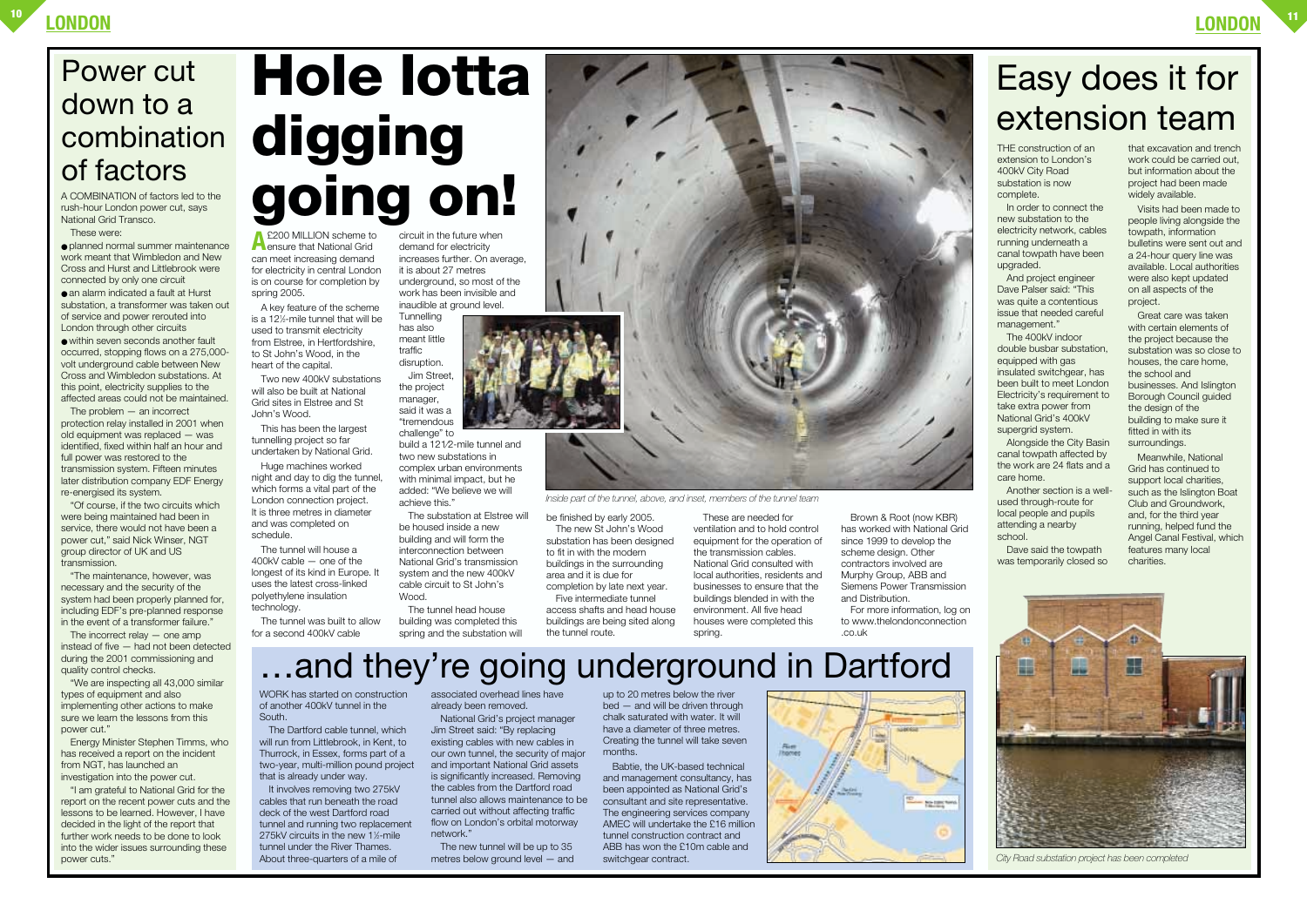## **FEATURE <sup>12</sup> FEATURE <sup>13</sup>**

# **Winners 'can**

# **make a real difference'**

National Grid

**A** SCHEME to help a food co-**27** operative expand and a project to help people reduce fuel bills and carbon emissions were just two of the winners in the National

Grid Community 21 Awards. Ten local authorities shared almost £50,000 in

prize money in the awards scheme that celebrates the best new ideas in sustainability.

communities and it is run in partnership with the Improvement and nmunity 21 Development Agency and the

There was also a £10,000 award for Wealden District Council for demonstrating outstanding community leadership. The money will be used to establish the priorities of communities on a more localised basis than in an earlier strategy.

The awards scheme aims to help councils in England and Wales play a bigger part in encouraging sustainable development in their

- Take a pile of old cardboard, shred it and give it to farms and stables for horse bedding
- Muck out the soiled bedding and compost it by feeding it to worms
- Remove the excess worms and feed them to sturgeon fish
- Sell mature fish to top hotels
- Keep some fish and produce caviar for sale.

sustainable development charity Forum for the Future.

The winners were announced by leading environmentalist Jonathon Porritt, chairman of the Government's UK Sustainable Development Commission and programme director of Forum for the Future. He said: "We are celebrating hard-edge projects that serve people in real ways and make a real difference to their lives."

He added that the joy of the scheme was the opportunity it gave to celebrate the work of activists, community groups, local authorities and private enterprise involved in sustainable development.

HERE'S A recipe for success:

Sounds unlikely, doesn't it? But that's exactly the process involved in the community-based demonstration scheme run by the Andrew Barker Lepton Employment Project at an equestrian centre at Lepton, near Huddersfield.

But it's not just about demonstrating how waste cardboard packaging, previously destined for landfill, can be used to produce compost, fish food and ultimately fish and fish products for human consumption. It is also about providing a support system for disadvantaged young people and their communities from the

Wakefield area by providing employment opportunities and the opportunity to boost their job-seeking skills.

The project — a partnership between Kirklees Council, the Green Business Network, East Wakefield Primary Care Trust and the charity Turning Point — was conceived more than two years ago.

Since 1995, GBN has been helping local businesses improve their environmental performance by recycling

their waste cardboard — shredded packaging is supplied to farms and stables for bedding.

ABLE was designed to take things a step further. It got under way in September 2001 with five trainees, led by project manager Terry Rutter, 47, with help from employment mentor, fish fanatic and qualified builder Mick Hinchliffe.

Terry — a keen angler, fish breeder and experienced manager — spent 25 years in banking with the Halifax before taking voluntary redundancy. He was looking for a new direction and found it with ABLE. "The job encompassed everything I enjoyed and gave me a chance to put something back into the community," he said.

The trainees — their average age is 25 — are offered a placement for up to 12 months. They get paid a proper wage for a 371 ⁄2-hour week and receive training in life skills, such as job search techniques and computer literacy. Their health and welfare is also catered for and there is an opportunity to work towards an environmentally-based NVQ Level Two.

"We were able to get going when the owner of Lepton Equestrian Centre offered us land and a derelict building," said Terry. "The trainees were involved from the start, helping virtually to rebuild the accommodation, using recycled materials where possible, and learning building skills

from Mick as work progressed. "Getting involved at this stage generated ownership for the trainees they really felt able to buy into the project,

and it also created team spirit. "We furnished the place with unwanted office equipment donated by the Halifax. Surplus equipment was given to other projects or sold to raise funds. GBNrecycled carpet tiles were laid on the office floors and we even used recycled plastic planks and flooring blocks made from old plastic bags."



A 15-metre by two-metre purpose-built worm bed was constructed and a fish tank installed. The tank filters, cleans and recirculates water, greatly reducing the quantity used. Even the nutrients captured in the filter are useful. "We have

grown watercress and other plants on it — showing that in a larger operation, we could grow it commercially as a cash crop," said Terry.

For the initial research and development phase, 26 three-year-old Siberian sturgeon were introduced to the tank.

"They are very different from other fish," said Terry. "Although very strong, they are not aggressive and are curious creatures."

The Siberian sturgeon grows to about

three metres and does not reach maturity — and able to provide caviar — until it is about seven years old. The first sturgeon settled in well and thrived, and Terry is about to go to France to bring back 500 baby sturgeon that should grow up to a metre in length in 15 months. Some of the more mature sturgeon will produce caviar three or four years after that.

About 60 horses are stabled at Lepton. When their bedding is mucked out, it is taken by wheelbarrow to ABLE's compost heap where, with regular turning, it spends the first month breaking down into

a rich soggy mixture. This is then placed in the worm bed  $-$  a layer at a time  $$ where thousands of worms get to work.

"It's important to get the timing right," said Terry. "If they finish eating one layer, and another hasn't been added, they would literally climb out of the bed and vacate the property." Older worms are regularly harvested by hand and fed to the sturgeon. "The worms produce high quality compost, so eventually we will bag this up and sell it as another cash byproduct," said Terry.

"The future of ABLE is really exciting," he added. "National Grid's award will help buy a second tank so that we can diversify and farm crayfish. Work is under way to expand our operation to a 34-acre site made available to us by Yorkshire Water. We hope to transform this former landfill site by incorporating a tree nursery, willow and hazel coppicing, and a rural crafts training centre. If things go to plan, up to 60 youngsters could be trained and given a new chance in life in the years to come."

**KIRKLEES Metropolitan Council's winning Cardboard to Caviar project is one of the most innovative schemes to scoop a National Grid Community 21 Award. It has attracted huge media interest and the attention of Treasury Minister John Healey, who visited it himself.** *GridLine* **takes a closer look at the scheme that is breaking new ground in sustainability, as well as providing an opportunity for**

**disadvantaged and long-term unemployed young people.**







# You can have a fishy on a little dishy when the board comes in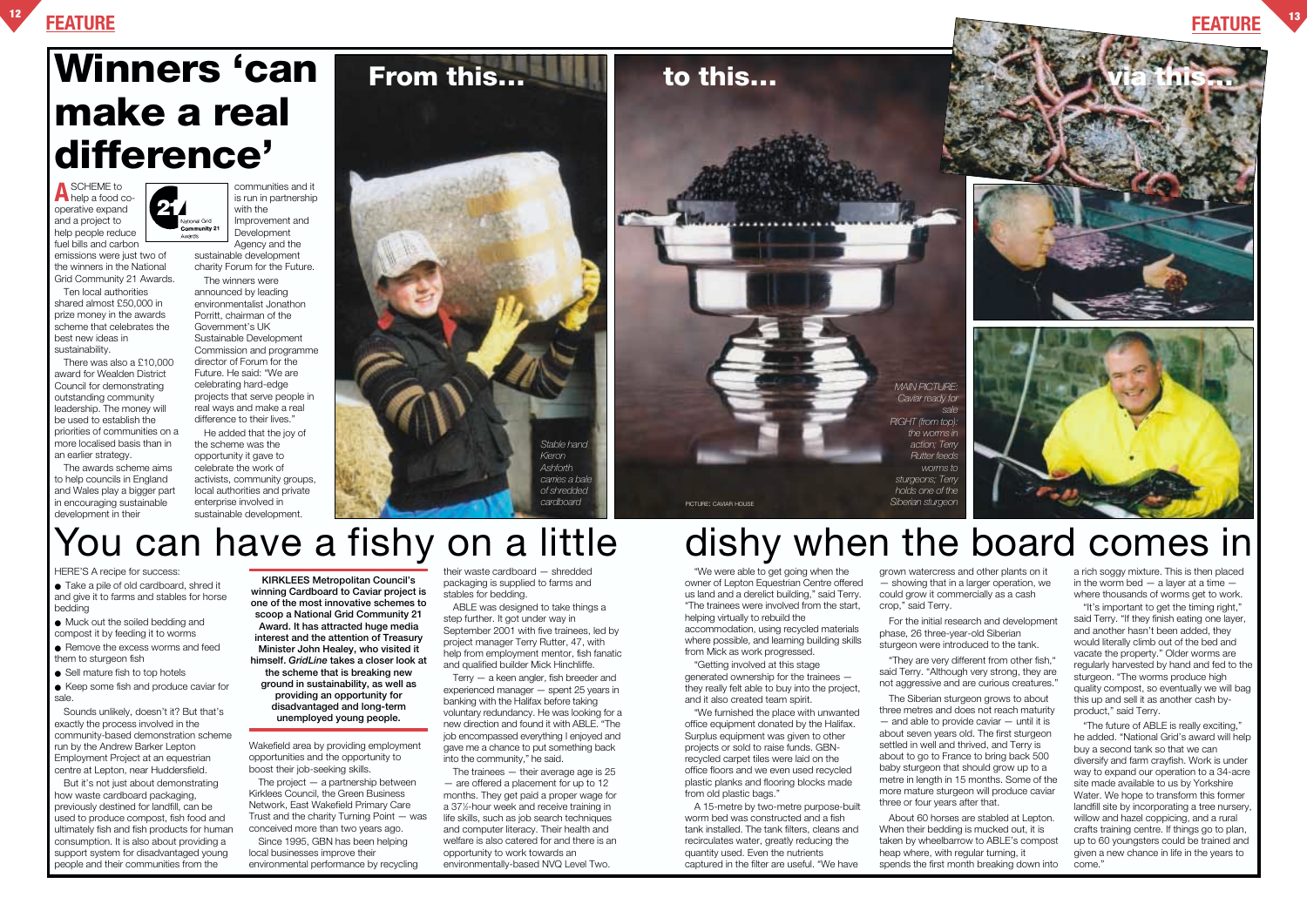## **FEATURES <sup>14</sup> FEATURES**

# Red alert for the poor tree sparrow

# Bid to boost **Big support for charity's bird survey**

# environment awareness

ENVIRONMENT Agency research reveals that environmental awareness among farmers remains low.

It says that 78 per cent of agricultural producers questioned in a survey did not believe they carried out activities that could be harmful to the environment.

But, when prompted, 87 per cent acknowledged carrying out at least one potentially harmful activity such as storing chemicals, oils or fuels.

**•** online guidelines designed to help farmers comply with their environmental responsibilities without having to contact the regulator. The NetRegs website explains complex environmental regulations using plain language, covering everything from agricultural waste and emissions to water and fuel storage

With three-quarters of the land in England and Wales farmed, the way it is managed has a huge impact on the environment. Farming provides 54 per cent of the country's food and provides many environmental benefits, but it does have an adverse impact on soil, air and water quality.

Two new initiatives have been launched to address the lack of environmental awareness among the farming community:

● The NetRegs is at www.environment-agency.gov.uk/ netregs

● **a new booklet,** entitled *Waterwise on the Farm,* is a simple guide promoting greater water efficiency in agriculture and highlighting ideas to save farmers money. The booklet has been developed in partnership with the National Farmers' Union and Linking Environment and Farming.

● For further information, visit www.rspb.org.uk/ wildlife/birds/birdprio/bocc 2.asp

LEAF chairman and National Grid grantor Robert Campbell was with NFU president Ben Gill and Environment Agency chairman Sir John Harman when the two schemes were unveiled at the Royal Smithfield Show.

**F**<br>**F** ARMERS have given an<br>enthusiastic thumbs-up to a scheme that promotes good relations between conservationists and the farming community.

● For a free hard copy of *Waterwise on the Farm*, e-mail paula.wood@environmentagency.gov.uk or phone 01903 832073. Copies are available for downloading at www.environmentagency.gov.uk/savewater

AN ASSESSMENT of the UK's bird population has been published in *The Population Status of Birds in the UK — Birds of Conservation Concern: 2002-2007*.

It uses a scheme of colour-coding to group the 247 species that are regularly to be found in the UK according to their status:

**Red** — there are 40 species whose populations or range are rapidly declining. Included are the skylark, song thrush, tree sparrow, house sparrow, yellowhammer and lesser spotted woodpecker.

**Amber** — there are 121 species whose populations are in moderate decline. They include the swallow and

● For further information, call Jenny on 01767 680551 or e-mail jenny.atkins@rspb.org.uk

THE Royal Society for the Protection of Birds (RSPB) is a large landowner in the UK — and a National Grid grantor. In this issue of Gr*idLine*, we<br>introduce a new RSPB initiative launched at this year's Royal Show, the RSP

## **Birdlife gets a helping hand**

in central England than ● lapwings were found on

dunnock, red kite, marsh harrier and Dartford warbler. The last three species were on the red list until recently, but have recovered earlier losses thanks to the success of conservation efforts by the RSPB and others.

**Green** — this contains all other species, which are increasing in number, are stable, or have decreased only slightly and which should be monitored to enable any future changes to be detected.

The list was agreed by a group of the UK's main bird conservation organisations, chaired by the RSPB.

The RSPB Volunteer & Farmer Alliance offers a free service that connects farmers who want to know more about birds on their farms with trained volunteers, who carry out early morning surveys during the breeding season.

> important habitat for a certain rare RSPB can work with farmers to make a real difference. "We know from experience that where the RSPB has worked directly with farmers, birds have benefited. For example, circle buntings in Devon and stone The RSPB, founded in 1989, is the largest wildlife conservation Did you know?

In a survey, 98 per cent of farmers questioned said the bird study was worthwhile, and 70 per cent discovered they had species on their land they had not known about.

> **FARMING** and wildlife conservation have not always found it easy to go hand in not always found it easy to go hand in hand in recent years. RSPB public affairs manager Andre Farrar said: "In just 50 years, farmers have had to respond first to the priorities of post-war Britain and then to the production-led drive of the Common species. He can seek further advice from established organisations if he wishes. The icing on the cake is that the information produced can help with applications for funding through Countryside Stewardship. "We have been delighted by the response of farmers — already about 250

At least 85 per cent implemented the the scheme's farmland bird management guidelines — and twenty-six per cent used the results to support applications to the Countryside Stewardship Scheme, which makes payments to farmers and other land managers to enhance rural England.

Alliance project manager Jenny Atkins said: "The staggering amount of interest shown by farmers and volunteers is an

inspiration to RSPB staff and reinforces our belief that by working together with the farming community we can reverse the decline of farmland birds like skylarks and corn buntings."

The Alliance was launched in 1999 with just 40 farms in central England. The number involved more than doubled the following year by including the South East and East Anglia. Last year, 850 farms, covering 65,000 hectares across the UK, were surveyed, involving more than 1,000 volunteers, and 850 more farms will be visited this year. About 2,000 farmers have taken part so far.

Jenny said: "Demand within the farming community is such that we cannot always meet it and we are fully booked for this year. But if any National Grid grantor is interested in taking part, then they should get in touch as soon as possible and we will put them on the waiting list for next year."

> Between 1999 and 2001, the Alliance surveys undertaken across England showed that: ● 62 per cent of farms throughout the country had

house sparrows ● 65 per cent of the farms surveyed in East Anglia had turtle doves

● more farms had bullfinches

elsewhere

more farms in the North and North West ● the starling is the most common bird on those farms involved, followed by the

blackbird and then the

skylark.

New advisory sheets for farmers have been launched on the RSPB website, along with improved farming pages, accessible via www.rspb.org.uk/farming. There is an e-mail link for you to send questions and comments.

The RSPB is also hoping to set up a web-based discussion group for farmers on conservation matters. This will be an independent website with a wide range of conservation advisers from the agricultural sector involved.

For further information, contact Richard Winspear on 01767 680551 or e-mail richard.winspear@rspb.org.uk

**NEWS <sup>8</sup>**

the UK.

Agricultural Policy. "The resulting agricultural industry has left little room for wildlife. Birds like the tree sparrow have declined by more than 80 per cent in just 25 years, and corn buntings are all but lost from Wales." But there is hope in the new RSPB farms have taken part." Andre said that although future policy changes are vital, reform of the CAP will not come quickly enough to save many of the populations of birds. "Working with farmers is the only shortterm approach that will buy time until the

Volunteer and Farmer Alliance. The project involves trained volunteers — including long-term RSPB volunteers, farmers and wildlife enthusiasts carrying out a free and confidential bird survey of participating farms throughout At the end of the survey, the farmer is given a map showing which birds inhabit his land, and where they can be found. Andre said: "At the very least, he has details which can influence how he manages his land. He might discover, for example, that a particular hedgerow is an policy changes take effect," he said. Other initiatives include the RSPB's purchase of Hope Farm, an arable unit in Cambridgeshire, which is allowing the society to test farming solutions to the problem of dwindling wild bird populations. And, as an emergency measure, it is working with farmers in the UK to provide extra rations for seedeating birds. This country-wide experiment should show if providing extra food in winter helps boost breeding numbers in the following spring. The alliance, he said, is another way the

l i th th d Midl d h





organisation in E rope with more

*Flashback to how* Gridline *introduced the RSPB Volunteer & Farmer Alliance in 2000* 

Starling leads the way **Online help sheets**

*The lapwing… more common*

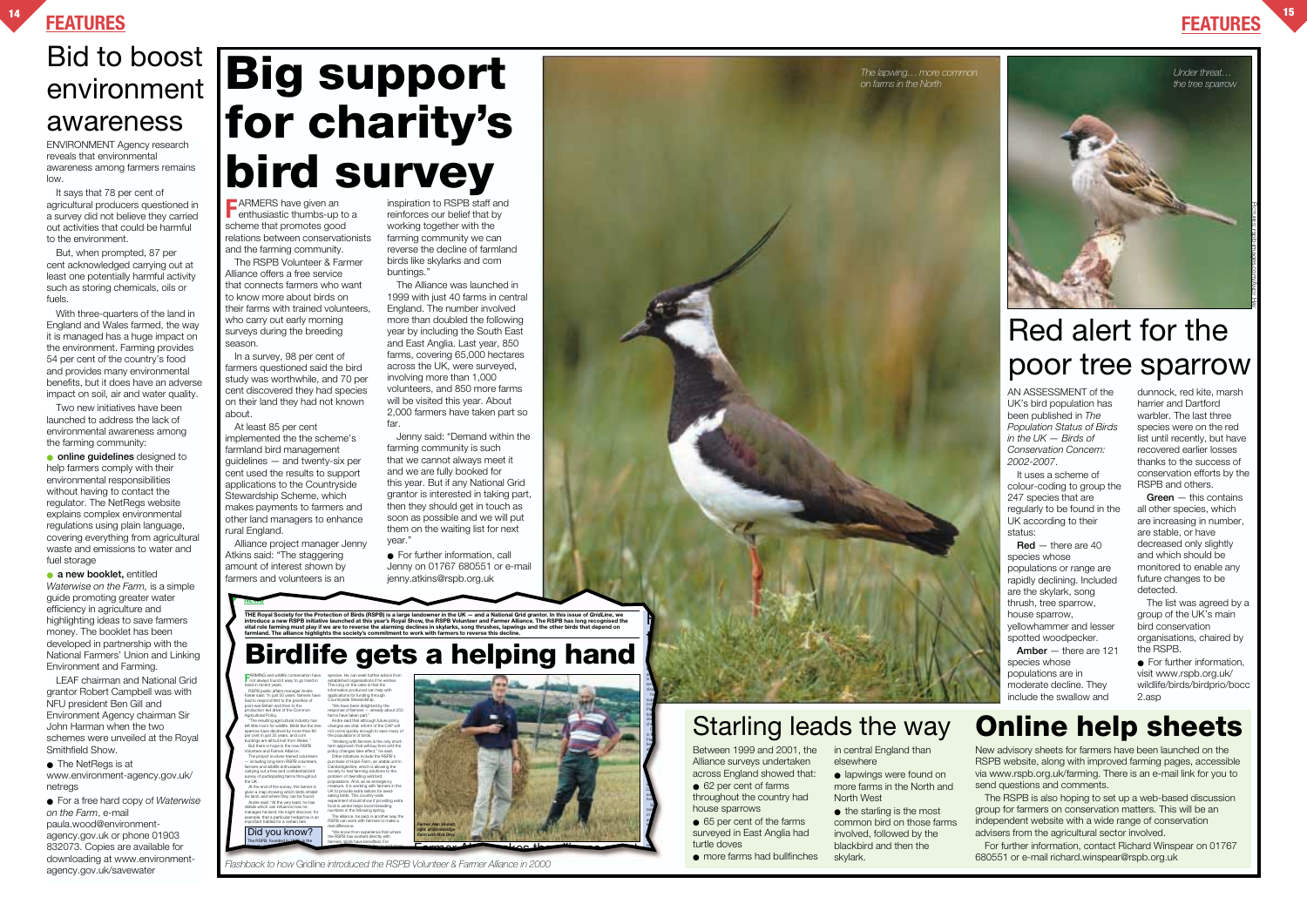### president of the Tree Council, who welcomed the volunteer tree wardens, their local network co-ordinators and other officials and politicians.

The reception was held to honour nearly 30 local authorities and voluntary organisations that have been co-ordinating local tree warden networks on behalf of the Tree Council for over a decade.

of support: "I commend all those involved for their commitment and contribution to a project that, through planting and preserving trees, makes a truly valuable contribution to the local environment — one which we can all enjoy both now and in future generations."

The Tree Council launched its countrywide tree warden scheme in 1990, and it has been sponsored by National Grid since 1997. Around 7,500 wardens planted over half a million trees in 2001 and dedicated 1.5 million hours to their communities' trees. Nick Raynsford MP,

Minister for Local Government, sent a message

DROITWICH Woods in Worcestershire are to be given a new lease of life thanks to National Grid tree warden Roger Claxton.

The Tree Council's director of community projects Jon Stokes, who co-ordinates the schemes nationally, said: "Tree wardens are the eyes and ears of their local communities on tree matters and they form an important force in the conservation and improvement of Britain's treescape.

"However, without long-term support from their local authorities or other coordinating organisations the

efforts of tree wardens would not be so effective. These Tree Council Awards are our way of recognising this hard work and saying thank you to those who have run local networks with such commitment."

National Grid's external communications manager Ross Hayman said: "National Grid maintains more than 4,350 miles of high-voltage overhead power lines, mostly in the countryside, so the management and conservation of trees is very important to us. "Local authorities and other organisations have a vital role to play in co-ordinating their local tree warden networks, which have made it possible for the tree wardens to achieve great things in their communities."

## **FEATURES <sup>16</sup> FEATURES <sup>17</sup>**

Roger, a 60-year-old retired engineer, and one of more than 60 tree wardens in Worcestershire, scooped a £2,000 windfall in a national draw run by the Tree Council after he contributed to a countryside survey of tree warden activities.

> Roger says that he probably won't be around to see Droitwich Woods mature into a new English woodland. "But at least I'll have the satisfaction of setting it on its way," he said.

He decided his prize would be used to improve the woods that badly need some TLC.

"About 5,000 trees were planted densely 25 years ago, with the expectation of a 25- 30 per cent failure rate," said Roger. "No one bothered to keep an eye on them over the years and now they desperately need thinning as the failure rate in most areas was almost zero.

"Thinning will save some of the most valued species of trees that are being shaded out by the more vigorous, but less important species, such as ash and cherry, which rapidly outgrow oak. Oak plays host to about 10 times more species of flora and fauna than ash.

"We also want to open up pathways with glades, and



coppice some areas to give a more natural profile and let light into the wood. We want to introduce native shrubs that will provide flowers and food for insects and animals, and we plan to coppice ash that will eventually provide adjacent allotment holders with bean poles and other garden items — thus saving the import of bamboo canes."

**REPRESENTATIVES** of the **n** parish council of one of Britain's best-known villages — Ambridge, of BBC Radio 4's *The Archers* fame — joined tree champions for the presentation of awards **MARIAMA** for 10 years'  $4 + 1 + 1$  $188$ dedicated **Warden** work to **SANAHA** protect the

> Roger said wood cut down would be stacked in piles to provide a site for fungi and beetles. The beetles would help control unwanted pests on the allotments and the increase in small mammals in the wood would give extra food for the buzzards and owls

in the area. By making pathways wider and safer, it was hoped that more walkers would visit the area to use the 7.5-mile Droitwich Green Necklace footpath when it is completed.

Jon Stokes, director of community projects for the Tree Council who co-ordinates the scheme nationally, said: "We are very pleased to hear what great plans Roger has for using his prize money. In setting out to improve Droitwich this way, he will certainly be doing his bit as a very active tree warden." Roger, who spends two

days a week on tree warden duties, has always loved trees.



Join the National Grid Grantors' Club and you could win a free copy of Great British Trees*. See the flyer enclosed with this issue of* Gridline*…*

"Trees form such unique shapes — if you are out walking in the countryside, you can tell a chestnut tree from miles away."

When Roger decided to retire four years ago, he looked around for something to keep him occupied. The Tree Council's National Grid Tree Warden Scheme appealed. He said: "I was forever looking for places to plant trees, or for another tree to look after, even if it wasn't mine!"

FIFTY of the UK's most outstanding trees are immortalised in a new book published by the Tree Council in celebration of the Queen's Golden Jubilee.

The publication of *Great British Trees* was made possible by National Grid Transco which has supported the National Grid Tree Warden Scheme since 1997.

The 112-page book features stunning colour photographs by Archie Miles and Edward Parker and fascinating, wellresearched text. The foreword is by The Duke of Kent, the Tree Council's patron.

The 50 trees are some of the oldest, rarest and most striking in the country and all have stories to tell. They were singled out from gardens, parks, churchyards, farmland and woods by the Tree Council, with help from enthusiastic tree wardens around the country.

Compiled and written by the Tree Council's director of community projects Jon Stokes, the book gives an insight into why the 50 trees are "great" and why they were chosen. There is also information for those who might want to visit them. All 50 are marked with commemorative plaques given by National Grid Transco to their various custodians.

The Tree Council's director-general, Pauline Buchanan Black, said: "These splendid examples highlight the fundamental importance of trees to the national heritage and the need to ensure they are not lost through ignorance of their worth. We want to make trees matter to everyone."

National Grid Transco's external communications manager Ross Hayman, said:

"In the interests of safety we have to ensure that trees do not grow too close to our overhead power lines and therefore effective tree management is a vital part of our work. We have worked with the Tree Council for nearly 10 years and the help and advice we have received from them has been invaluable." ● If you don't win a free copy, *Great British*

*Trees* (ISBN: 0-904853-02-0) is available by sending a cheque, payable to The Tree Council, for £8.99, including postage and packing, to The Tree Council, 51 Catherine Place, London SW1E 6DY.

nation's trees and woodlands. Ambridge's current tree warden George Barford, actor Graham Roberts, was joined by Phil Archer, actor Norman Painting, a vice-president of the Tree Council, for the event at the House of Commons to celebrate the Tree Council's National Grid Tree Warden Scheme.

The event was hosted by Brian Donohoe MP, a vice-

# **British trees are just great!**

### Did you know?

● **Every year, thousands of recently planted trees die from the lack of a few minutes of timely care.**

● Tree professionals accept that often only half of their planted trees will survive beyond five years.

● **Young trees need TLC — tending, loosening of ties and clearing of grass and weeds.**

● For more information, visit www.treecouncil.org.uk/ projects.tlc.htm



*Archers actors Graham Roberts, second left, and Norman Painting, second right, with, left to right, National Grid's group head of safety, environment and corporate responsibility Gareth Llewellyn, Caroline Davis, chairman of the Tree Council, and Lord Best, at the House of Commons*

*Cheque this… Roger Claxton receives the £2,000 cheque from Jon Stokes, watched by tree warden Wade Muggleton, left, and National Grid wayleaves officer Richard Evans, right*

# Warden puts winnings back into woods

# Archers stars honour tree champions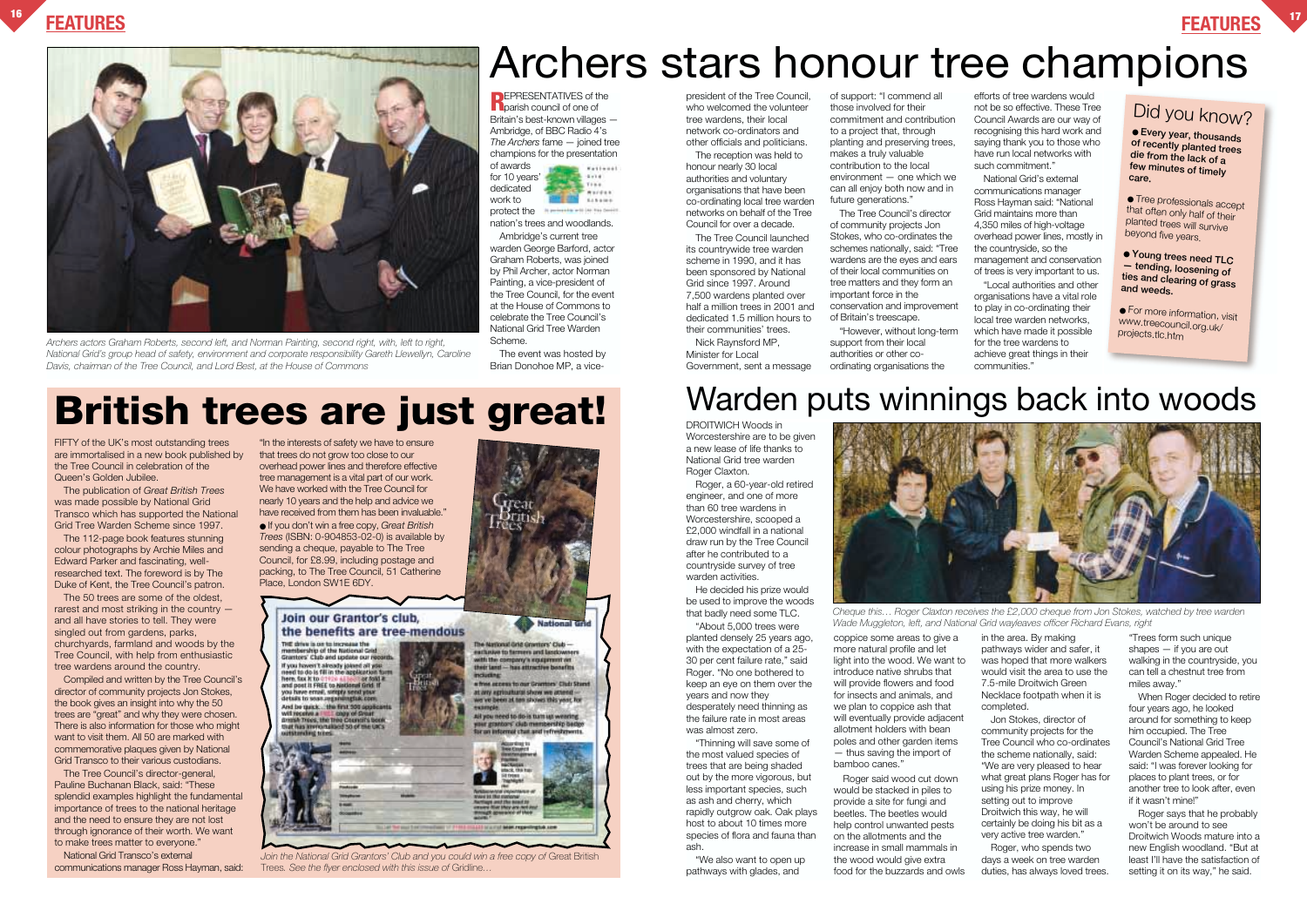## **NEWS <sup>18</sup> NEWS <sup>19</sup>**

CONTRACTORS and people delivering goods are especially at risk if you have overhead lines on your premises.

YOU know they are there — they may not.

There has been a steady increase in vehicles making contact with overhead lines which has already led to fatal accidents.

Most overhead cables are bare with no insulation around them so making contact or getting near the lines can cause serious problems. It is dangerous to assume the lorry driver or contractor has seen the lines — a reminder could avert a serious accident.

WAREHOUSES and storage areas use high amounts of energy resulting in large bills.

> The increasing height of material-handling machines and other agricultural equipment means clearances between vehicles and lines are diminishing.

If in doubt, contact your local distribution company — better safe than sorry!

The guide outlines the importance of introducing controls, which will in turn reduce consumption. A few control methods can dramatically reduce costs, encouraging maximum use of daylight and avoiding unnecessary use of lighting.

### Watch your overheads



The guide examines issues such as time controls; purchasing lighting which saves energy by being gradually dimmed; lighting staff areas at higher levels than areas with little or no staff; installing occupancy detectors, which

But reductions of more than 50 per cent are easily achievable if warehouse management takes a look at lighting design and use and implements a control system.

Help is now at hand with the publication of a

new guide from Action Energy.

 $\bullet$  Action Energy  $-$  previously known as the Energy Efficiency Best Practice programme was created in 1989. The programme has helped many organisations save up to 20 per cent on their bills, which equates to total UK energy savings of about £800 million a year.

*The Lighting of Warehouses and Storage Areas (Ref: Lighting Guide 006)* has been published to ensure safe and efficient working conditions are created and to increase the

**D**<sup>ID</sup> you know... inverter drives, the control systems that save energy by enabling electric motors to be run at reduced speeds, attract tax-saving Enhanced Capital Allowances (ECAs)?

understanding of lighting design.

● reduced labour requirements for adding/removing hose reels irrigators from the system due to an enhanced control system

● smoother start up and shut down of the pumps

can sense movement and light the area accordingly and in high and open areas, avoiding dark shadows and casting light on all vertical sources for the reading of labels and marks.

● reduction in pump maintenance and burst pipes.

To receive a free copy of the publication or for information on Action Energy, organisations should call the helpline  $-$  0800 58 57 94, or visit **www.actionenergy.org.uk**

ECAs were introduced among a package of measures giving financial encouragement to invest in energy efficient equipment.

Cost of equipment has always been a limiting factor, so ECAs are a useful incentive — allowing companies to write off 100 per cent of their expenditure on approved equipment against tax in the first year. Inverter drives, or variable speed drives, are among the list of technologies that currently qualify.

Inverter drives have many applications, including pumping and conveying and ventilation. They also help in reducing high starting currents, which can be a problem



supplies.

The Farm Energy Centre assessed the use of inverter drive equipment on an irrigation pump installation. Results showed energy reductions compared with conventional mechanical pressure control.



The reduction could be up to 25 per cent for some installations.

Other benefits identified on an irrigation system incorporating two 50hp pumps were:

The plan is backed up by regular newsletters and an optional comprehensive reference folder on energy efficiency. The cost of the audit package is £65 + VAT. The reference folder is £60  $+$  VAT.

If you are considering installing an inverter drive, energy savings and an ECA could make the decision easier.

The FEC can advise on suppliers of equipment and a bulletin is available on its use on an irrigation pump installation. Contact the FEC on the number above or email peter@farmenergy.com

NEW Japanese-designed equipment **(pictured)** that saves energy and reduces bills by controlling voltage is now available in the UK.

"Ask anyone what the UK electricity voltage should be and they would guess at 240V," said the FEC's Andrew Kneeshaw.

"The officially declared voltage is 230V with a tolerance of -6 per cent to +10 per cent. So actual voltage can legally lie between 216V and 253 V quite a range.

# arm **Farm audits pay off**

### Centre the best source of energy info **Drive is on to lower tax** tre

 $\mathbf C$ THE Farm Energy Centre is the UK's leading source of information on the  $\mathbf{d}$ application of energy-based techniques in  $\mathbf C$ farming and horticulture.

> "Interestingly, in most situations, the voltage is usually towards the high end of the operational band.

"In most cases lowering voltage on equipment reduces consumption. In a recent test on a



supermarket site, it was shown that lowering the voltage by six per cent reduced the amount of energy used by 10

per cent."

Andrew said that marginally reducing voltage affects equipment in various ways. Heaters or water heaters are slightly less effective and simply deliver a little less heat. If a thermostat is used, the equipment operates a little longer to produce the same effect, using the same energy as before.

"Lights use less energy and last much longer but their output is reduced slightly," he added. "With motors, operation is invariably more efficient. "In a nutshell, lowering voltage for lighting and motive load saves energy and affects little else."

● Contact Andrew at the FEC for more information.

It works with farmers, utilities —  $\bf{>}$ including National Grid — research <u>ත</u> institutes and manufacturers providing expertise on energy applications and  $\overline{\phantom{0}}$  $\mathbf{a}$ efficiency.

It covers activities from energy auditing  $\mathbf{\Omega}$ and brokering to energy efficiency planning  $\mathbf 0$ and product testing and evaluation.

The FEC also works with other organisations in the energy business such as the Energy Savings Trust, Action Energy and agricultural/horticultural organisations including the National Farmers Union, the Milk Development Council, Horticultural Development Council and the Health and Safety Executive.

Its database of techniques and equipment allows farmers to track down suppliers of specific equipment, and the

FEC Trade Membership scheme helps bring manufacturers and clients together. For more detailed information about the FEC, visit **www.farmenergy.com**

For more information about any of the issues highlighted on these pages, contact the FEC at NAC, Stoneleigh, Kenilworth, Warwickshire CV8 2LS. Tel: 024 7669 6512 or e-mail: info@farmenergy.com

Use the same numbers to obtain a list of FEC publications, including technical guides, and technical notes.

**E**NERGY auditing on farms is important as a means of reducing costs and demonstrating a commitment to the environment and energy efficiency.

Many farmers use it to comply with quality assurance schemes that demand an appropriate policy as part of being signed up to the scheme.

For everyone, time spent on the audit will be quickly paid back in reduced fuel bills.

The FEC can offer two levels of service to farmers wishing to audit their energy use — a self-audit system or on-farm auditing.

There are five self-audit packs covering different farm types — field vegetables, horticulture, pig, dairy and poultry farms.

These are step-by-step guides and allow the user to put together an action plan to address problem areas. When the plan is returned to FEC, it is checked by the experts and a certificate of audit is issued.

If you prefer, you can ask an FEC engineer to visit for on-farm auditing. They have considerable experience of on-farm auditing and can produce a plan for any type of farm. You can also hire monitoring equipment that can track electricity consumption on a half-hourly basis.



**LIZ JOHNSON is well aware of the value of the FEC's self-audit packs.**

**She is the farm technical manager with arable and salad growers G S Shropshire and Sons in Cambridgeshire, a family business established more than 50 years ago.**

**The company was the first winner of the Cambridgeshire Bio-Diversity Challenge County Awards in 2001, which invited companies to demonstrate how they are caring for wildlife and incorporating environmentfriendly practices into their workplace.**

**"We have been using the self-audit packs since 1997," said Liz, pictured above. "They are user-friendly and really get you thinking about how we can save energy in all sorts of different operations, from vegetable storage to machinery use.**

**"We decided, for instance, to buy machinery with lower running costs and a selection of machinery to reduce the number of passes — an eight-row celery planter for example. We also ensure regular maintenance and servicing to ensure efficiency."**

# Pack proved its worth for Liz

## Guide has loads of new data in store

# Voltage control kit hits the UK